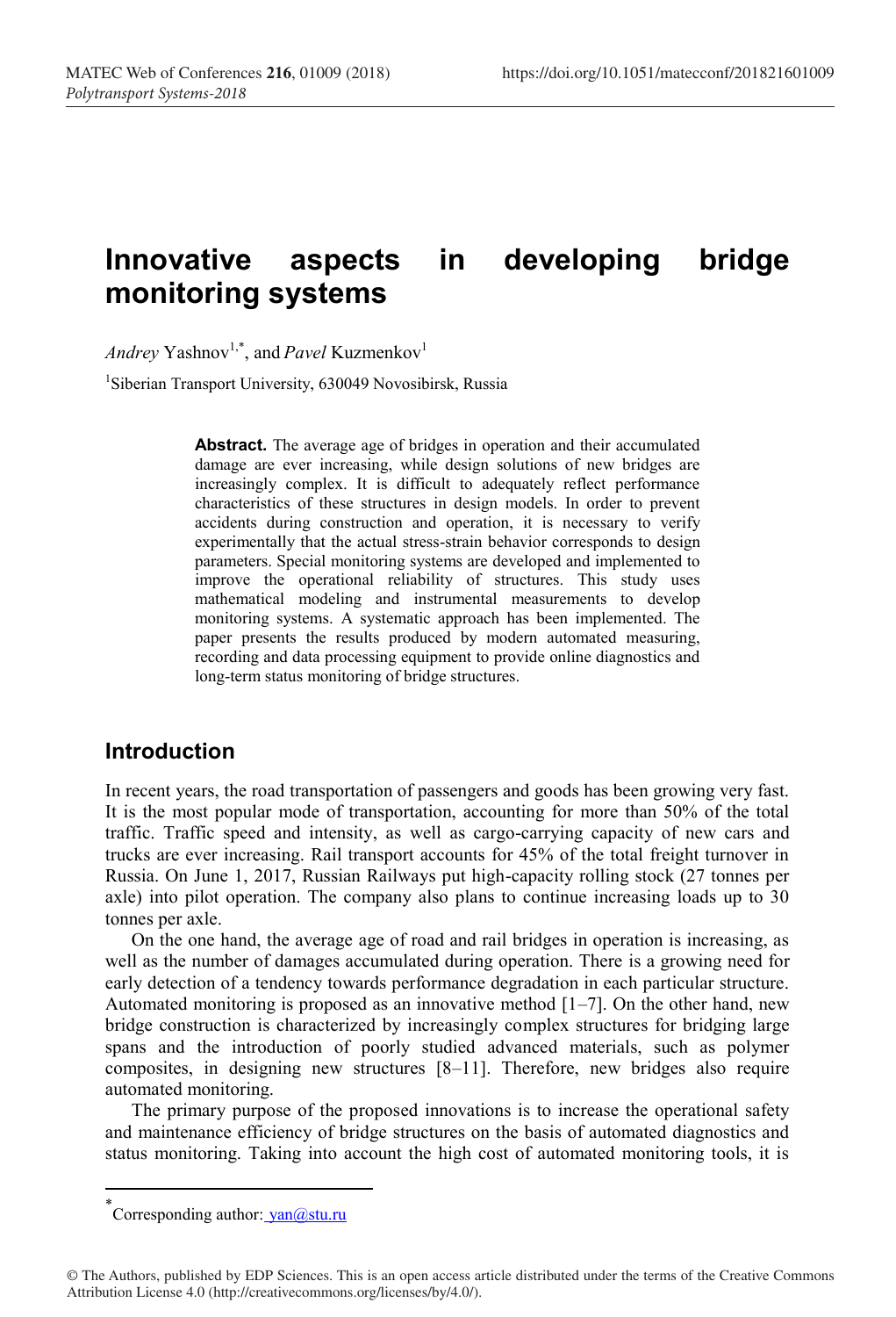necessary to select a minimum set of parameters that provide maximum information about the technical condition. The number of controlled parameters can be expanded without increasing the cost of the monitoring system, through periodic automated measurements [12]. All necessary parameters are recorded at certain intervals, rather than simultaneously. Excessive and insufficient information may reduce the efficiency of monitoring.

#### **Research methodology**

To illustrate the proposed approach, let us consider implementing periodic automated monitoring of tension strains of cable elements in a network arch (Fig. 1a). In parallel with periodic monitoring, a continuous automated monitoring station has been created (Fig. 1b) for continuous monitoring of integral parameters that reflect the overall technical condition of the structure. These controlled parameters are likely to include natural oscillation frequencies, movements of a reference point, stresses in the cross section of a structure that has the lowest capacity margin, etc. The continuous monitoring station can be used to determine stresses in cables, including invariant values and values independent of temporary loads.



**Fig. 1.** Implementation of periodic automated monitoring: a – general view of a span structure; b – schematic diagram of the monitoring system.

The obtained values of stresses in cables can be conveniently represented as a color "digital portrait" [13] (Fig. 1b), where each strain value is marked with its own display color: green means no difference from calculated values; a red gradient indicates that the actual strain exceeds a design one; a blue gradient indicates a loss of tension. Periodic automated measurements with generation, comparison and analysis of "digital portraits" will make it possible to predict possible negative tendencies in the current state of structures. Thus, the primary objective of monitoring — to prevent limit states by taking preventive measures, rather than simply record their development — will be accomplished.

In order to ensure the correct operation of the monitoring system, it is necessary to implement it during construction. Information on the initial state of a structure will serve as the basis for a correct interpretation of field evidence. For example, control measurements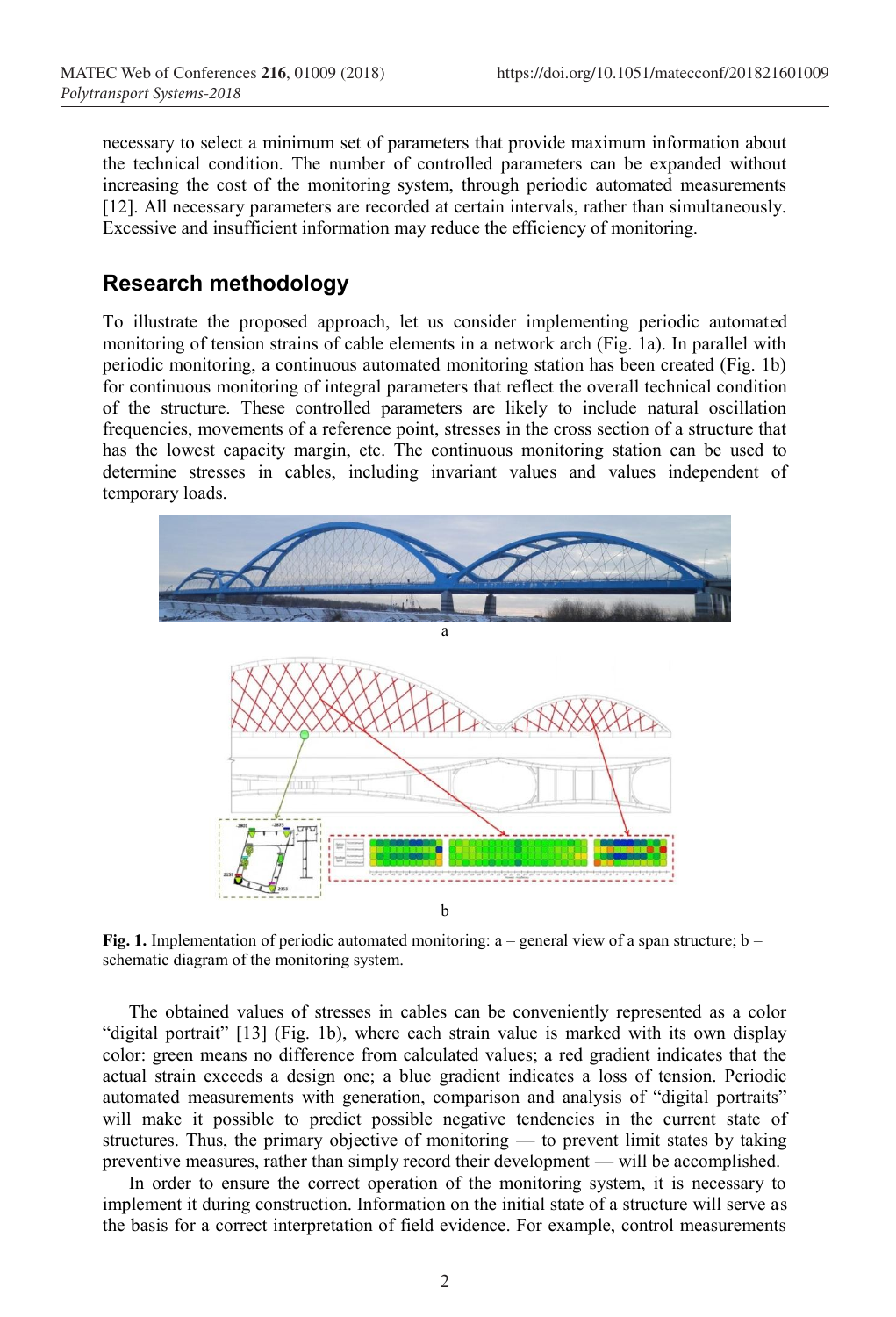may suggest there is some sagging of the structure, but it is impossible to make a correct conclusion without knowing its initial state. Or there may be another situation: a controlled element of the structure is subject to stresses from temporary loads that are much lower than the design resistance. However, there are load-induced cracks in this structure. These "inverse" problems can be solved by using modern automated instrumentation systems and software packages for calculating bridge structures. It is required to create a calculated finite element model that adequately reflects the actual operation of a bridge structure. For this purpose, it is necessary to conduct a cycle of measurements of stress-strain states under constant test load, and then adapt the developed model to test results.

## **Experimental data and results**

Based on tests of a combined metal span structure, namely a continuous stiffening truss with a flexible arch and arched saddles (Fig. 2a), the developed finite element model was tested. The obtained actual stresses (Figs. 2b and 2c) confirm the adequacy of this model, which makes it possible to use it in numerical experiments.

Calculations and experimental studies of the stress-strain state performed on the basis of periodical monitoring provided the following results. Even under constant loads only, the level of stresses in short hangers (B1) is close to the design resistance of the metal. The existing vehicle loads were likely to lead to cracking, which actually occurred in the initial period of operation. The cracking process and the formation of an actual hinge at the point where the hanger B1 is attached to the arch is followed by redistribution of strains and increasing stresses in the nearest columns (H12). In general, however, the redistribution of strains does not create additional stress raisers. The hanger B1 will work as an element hinged to the arch and, therefore, have almost no bending moments and related stresses that can cause cracking. The total stresses in short columns also do not exceed the design resistances. At this stage, the structure is in a stable state, but we have identified some elements that may be subject to cracking. These findings will serve as the basis for making decisions relating to repairs of damaged elements and periodic control measurements of stress-strain states of structural elements.



3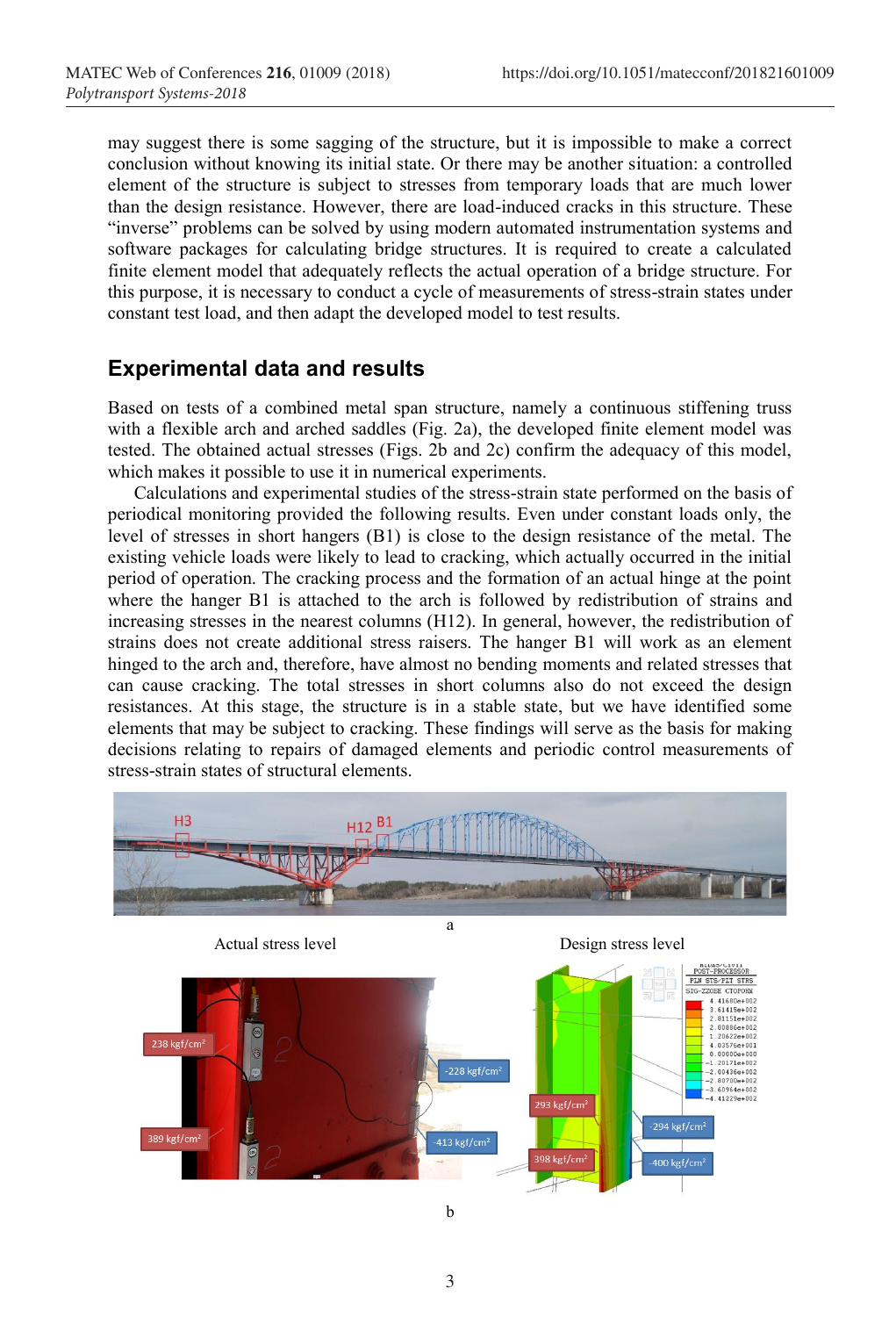

**Fig. 2.** Periodic automated monitoring:  $a -$  general view of the bridge span structure;  $b -$  performance of the column H3 under test load; c – performance of the hanger B1 under test load.

# **Conclusion**

The findings of these studies confirm the possibility of increasing the operational safety and maintenance efficiency of bridge structures using innovative diagnostics and monitoring techniques. The studies are of practical significance because they demonstrate the possibility of using the developed methods and techniques for automated diagnostics and monitoring of stress-strain states in bridge maintenance systems.

## **References**

- 1. J.J. Moughty, J.R. Casas, Applied Sciences, **7(5),** 510 (2017).
- 2. A.C. Neves, I. Gonzalez, J. Leander, R. Karoumi, Journal Civil Stract Health Monitoring, 689-702 (2017).
- 3. Ch. Tan, A. Elhattab, N. Uddin, Journal Civil Stract Health Monitoring, 615-625 (2017).
- 4. H.W. Shih, D.P. Thambiratnam, T.H.T. Chan, Structural Control and Health Monitoring, 20, 1271-1290 (2013).
- 5. T.M. Baranov, Thesis of Candidate of technical sciences, Irkutsk State Transport University, Irkutsk (2014). (in Russian)
- 6. VCE Vienna Consulting Engineers ZT GmbH, Life Cylce Management, available at: http://www.brimos.com/BRIMOS/HTML/en/services/lca.html (June 20, 2018).
- 7. Roctest, Our applications, available at: https://roctest.com/en/product-applications/ (June 20, 2018).
- 8. A.N. Ivanov, P.Yu. Kuzmenkov, Siberian Transport University Bulletin, 2 (2016). (in Russian)
- 9. A.N. Ivanov, B.V. Pyrinov, A.N. Yashnov, *Eksperimental'nye issledovanija gibridnogo proletnogo stroenija* [Experimental studies of a hybrid span structure] (Saarbrucken: LAP LAMBERT Academic Publishing, 2014). (in Russian)
- 10. A.N. Ivanov, E.A. Kuzmitskaya, Proceedings of the International scientific and practice conference (2016). (in Russian)
- 11. A.N. Ivanov, A.V. Martynov, Simvol nauki [Science Symbol], **6** (2015). (in Russian)